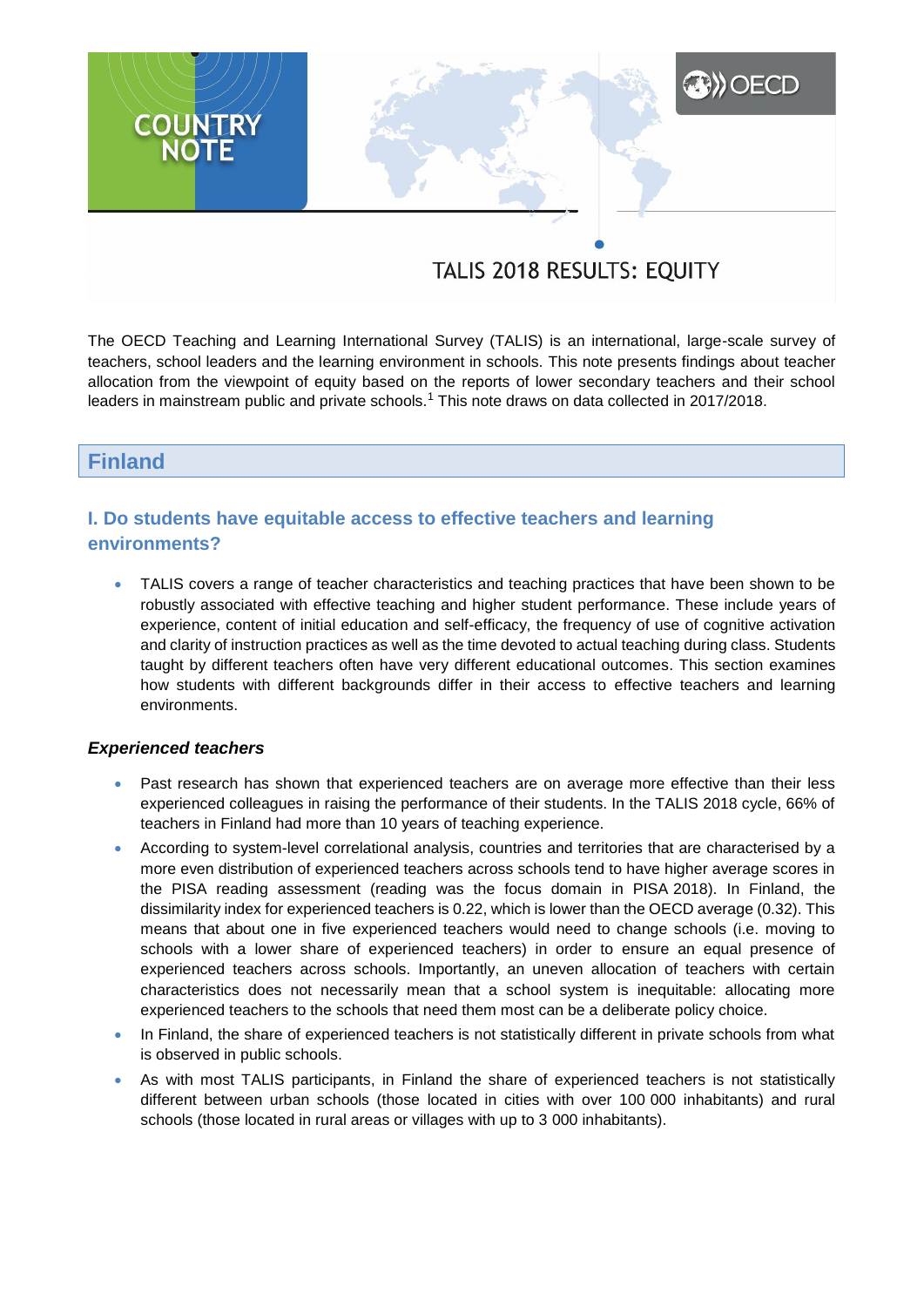#### **Figure 1. Allocation of experienced teachers**



Results based on responses of lower secondary teachers and principals

Notes: Only countries and territories with available data are shown. The dissimilarity index measures if the allocation of teachers with a given characteristic in a country's schools resembles the overall teacher population of the country and it ranges from 0 (i.e. the allocation of teachers in schools resembles perfectly the teacher population of the country) to 1 (i.e. teachers with a certain characteristic are concentrated in a single school). Differences across school types that are not statistically significant are highlighted with lighter colours. Source: OECD, TALIS 2018 Database, Table 2.3.

#### *Teachers with comprehensive formal education*

- TALIS asks teachers about the content of their initial education and training. In the TALIS 2018 cycle, 33% of teachers in Finland reported to have received a comprehensive initial education, which includes subject content, pedagogy, classroom practices, cross-curricular skills, teaching in a mixed-ability setting and classroom management: this is lower than the OECD average (39%). On average across OECD countries/territories, initial training in cross-curricular skills, teaching in a mixed-ability setting and classroom management tend to be less prevalent than the other types of training.
- As shown by system-level correlational analysis, across countries and territories, the more even the distribution of teachers with comprehensive initial training across schools, the higher students' mean reading score in PISA. In Finland, the dissimilarity index for comprehensively trained teachers is 0.21, which is lower than the OECD average (0.26).
- As with most TALIS participants, in Finland there is no statistically significant difference in the share of teachers with comprehensive formal education between private and public schools, and urban and rural schools.

#### *Teachers with higher self-efficacy*

 Research highlights how self-efficacy is positively related to performance in a wide range of settings. Teachers and students are no exception. TALIS elicits teachers' self-efficacy beliefs by asking them to assess their ability to perform well in a range of tasks related to classroom management, instruction, and students' engagement. In Finland, the dissimilarity index for teachers with higher self-efficacy (defined as those in the top quarter of the national distribution of the self-efficacy scale) is 0.25, which is not statistically different from the OECD average (0.29).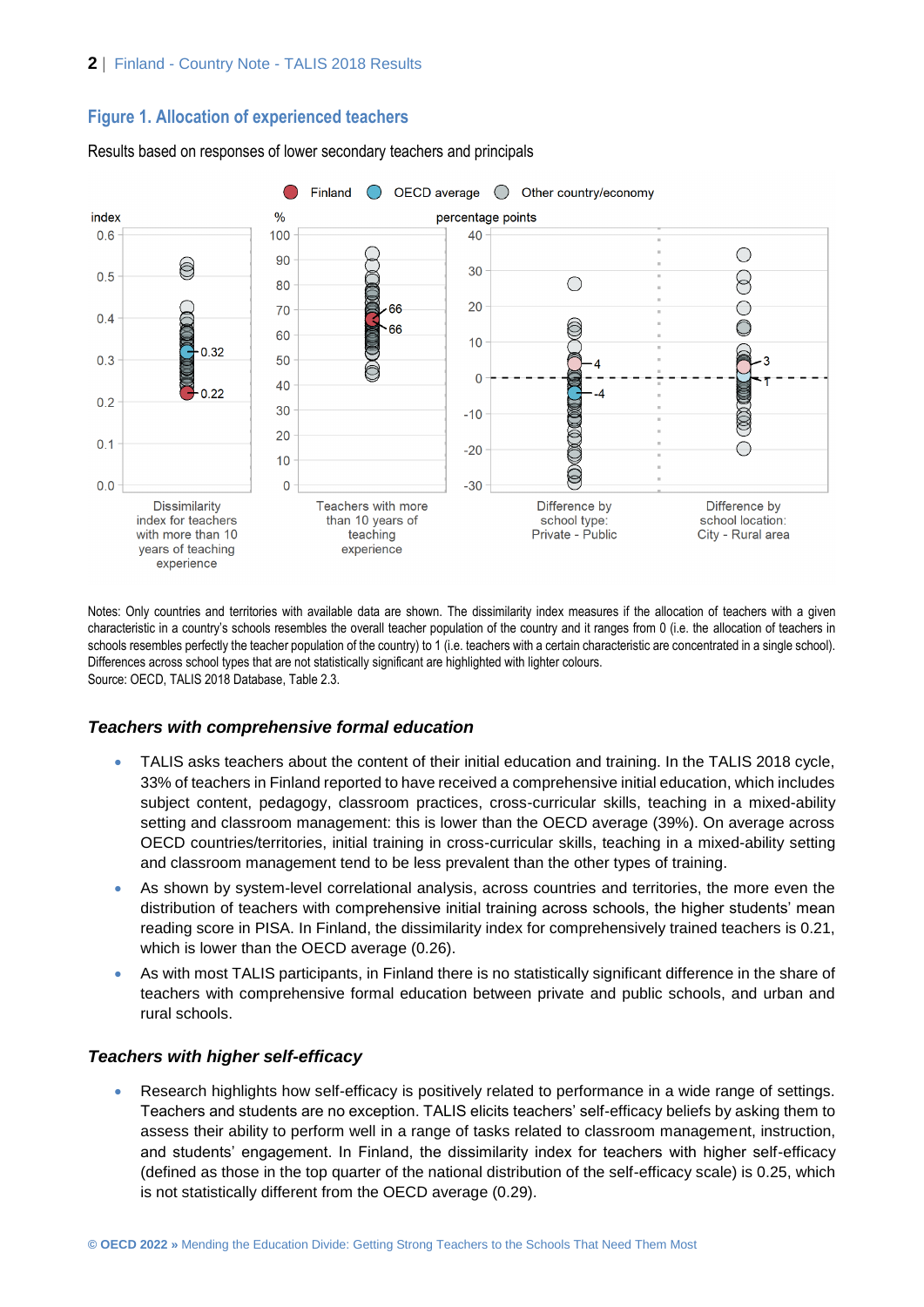In Finland, there is a statistically significant difference in the share of teachers at the top of the national distribution of the self-efficacy scale between public and private schools, and urban and rural schools: the share of these teachers is 13 percentage points higher in private schools than in public schools and eight percentage points higher in urban schools than in rural schools.

#### *Teachers who allocate a larger share of class time to actual teaching*

#### **Figure 2. Allocation of teachers who spend a larger share of class time on actual teaching**

Results based on responses of lower secondary teachers and principals



Notes: Only countries and territories with available data are shown. The dissimilarity index measures if the allocation of teachers with a given characteristic in a country's schools resembles the overall teacher population of the country and it ranges from 0 (i.e. the allocation of teachers in schools resembles perfectly the teacher population of the country) to 1 (i.e. teachers with a certain characteristic are concentrated in a single school). Differences across school types that are not statistically significant are highlighted with lighter colours. Source: OECD, TALIS 2018 Database, Table 2.12.

- Past research has highlighted a positive association between the share of class time teachers devote to teaching and student achievement. The ability of teachers to maximise instruction time is closely related to their ability to maintain order in the classroom. But of course students' attitudes and behaviour also matter as a factor influencing the proportion of time spent on teaching and learning, and are partly outside of teachers' control. TALIS measures the instruction time to which students are exposed by asking teachers how their working time is allocated between different tasks such as administrative tasks, keeping order and actual teaching in a regular weekly class.
- According to system-level correlational analysis, students' average performance in reading is lower in education systems where teachers who spend a larger share of class time on actual teaching are unevenly distributed across schools. In Finland, the dissimilarity index for teachers who spend a larger share of class time on actual teaching (defined as those in the top quarter of the national distribution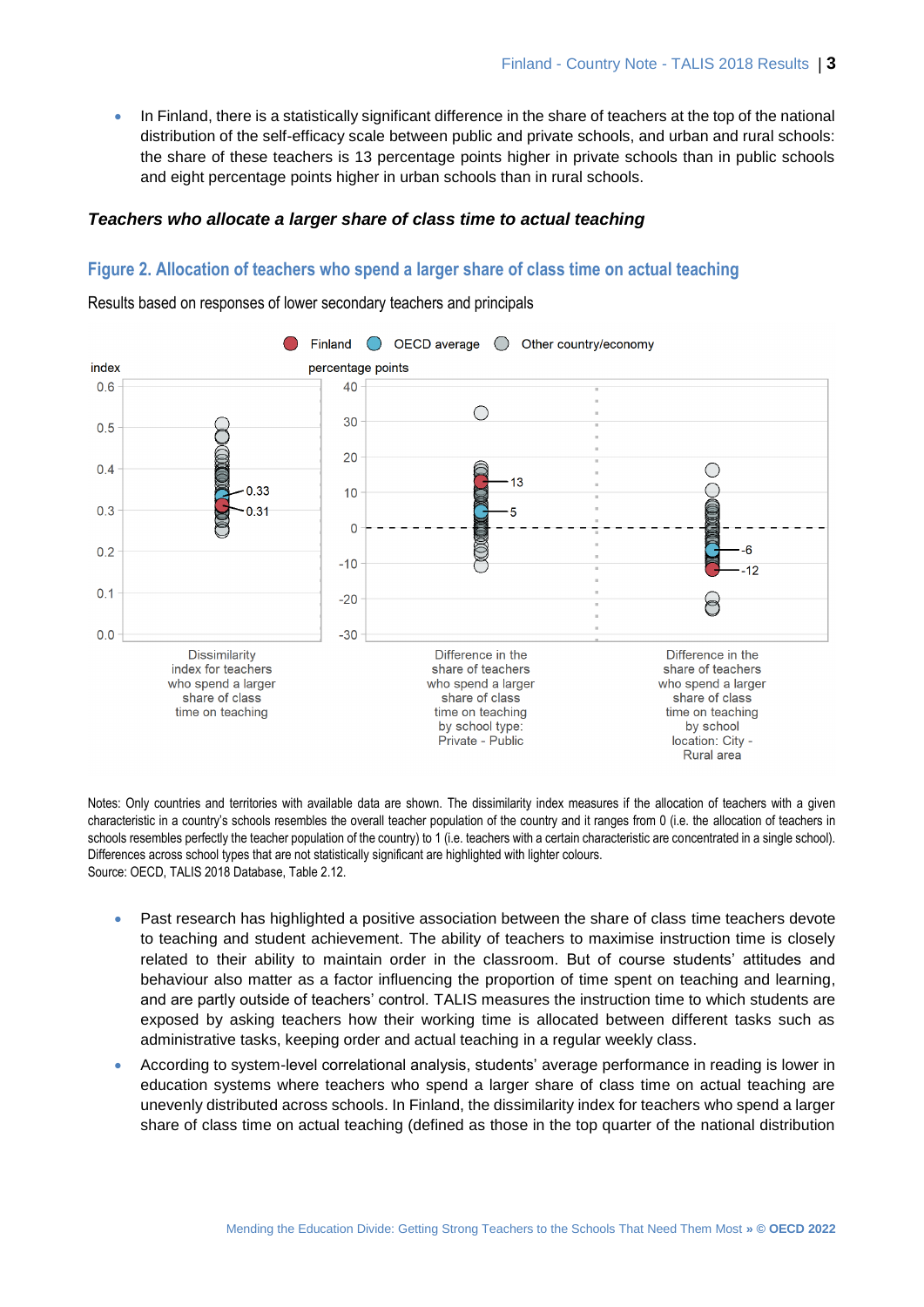of the share of class time allocated to actual teaching) is 0.31, which is not statistically different from the OECD average (0.33).

- In Finland, the share of teachers who spend a larger share of class time on actual teaching is 13 percentage points higher in private schools (37%) than in public schools (24%).
- Although differences according to school location tend to be less common, in Finland the share of teachers who spend a larger share of class time on actual teaching in urban schools is different from what is observed in schools located in rural areas. The share of teachers who spend a larger share of class time on actual teaching is 12 percentage points lower in urban schools (24%) than in rural schools (36%).

#### *Teachers who use cognitive activation practices on a more regular basis*

- Cognitive activation consists of instructional activities that require students to evaluate, integrate and apply knowledge within the context of problem solving (e.g. presenting tasks for which there is no obvious solution or which require students to think critically, and asking students to decide on their own procedures for solving complex tasks). Past research has shown that the use of cognitive activation is associated with higher student achievement. In Finland, the dissimilarity index for teachers who rely on cognitive activation practices most often (defined as those who are in the top quarter of the national distribution in terms of the frequency of use of cognitive activation practices) is 0.28, which is not statistically different from the OECD average (0.3).
- In Finland, there is a statistically significant difference in the share of teachers who rely on cognitive activation practices on a more regular basis between private and public schools. The share of these teachers is 21 percentage points higher in private schools than in public schools. The difference between urban and rural schools is not statistically significant.

#### *Teachers who use clarity of instruction practices on a more regular basis*

- Clarity of instruction is conceptualised in TALIS as the ability to set clear and comprehensive instruction and learning goals, to connect new and old topics, and to provide students with a summary at the end of the lesson. Past studies have shown how this practice is related to positive student outcomes, including learning motivation, achievement and satisfaction. In Finland, the dissimilarity index for teachers who most often adopt clarity of instruction techniques (defined as those who are in the top quarter of the national distribution in terms of the frequency of use of clarity of instruction practices) is 0.26, which is lower than the OECD average (0.3).
- In Finland, there is a statistically significant difference in the share of teachers who more regularly adopt clarity of instruction practices between private and public schools, and urban and rural schools. The share of teachers who more regularly adopt clarity of instruction practices is 13 percentage points higher in private schools than in public schools, and 12 percentage points higher in urban schools than in rural schools.

#### **II. Do students have equitable access to digital learning in school?**

• The use of digital technology for teaching and learning can help students acquire digital skills, socialemotional skills and more standard cognitive skills such as numeracy and literacy. While teachers' reliance on ICT has increased considerably in the wake of the COVID-19 pandemic, school closures have also highlighted the continued presence of digital divides. Available evidence shows that learning losses have been the most severe among marginalised students, who tend to have more limited access to digital learning resources. It is important to note, however, that the data presented in this note were collected in 2017/2018; that is before the outbreak of the COVID-19 pandemic.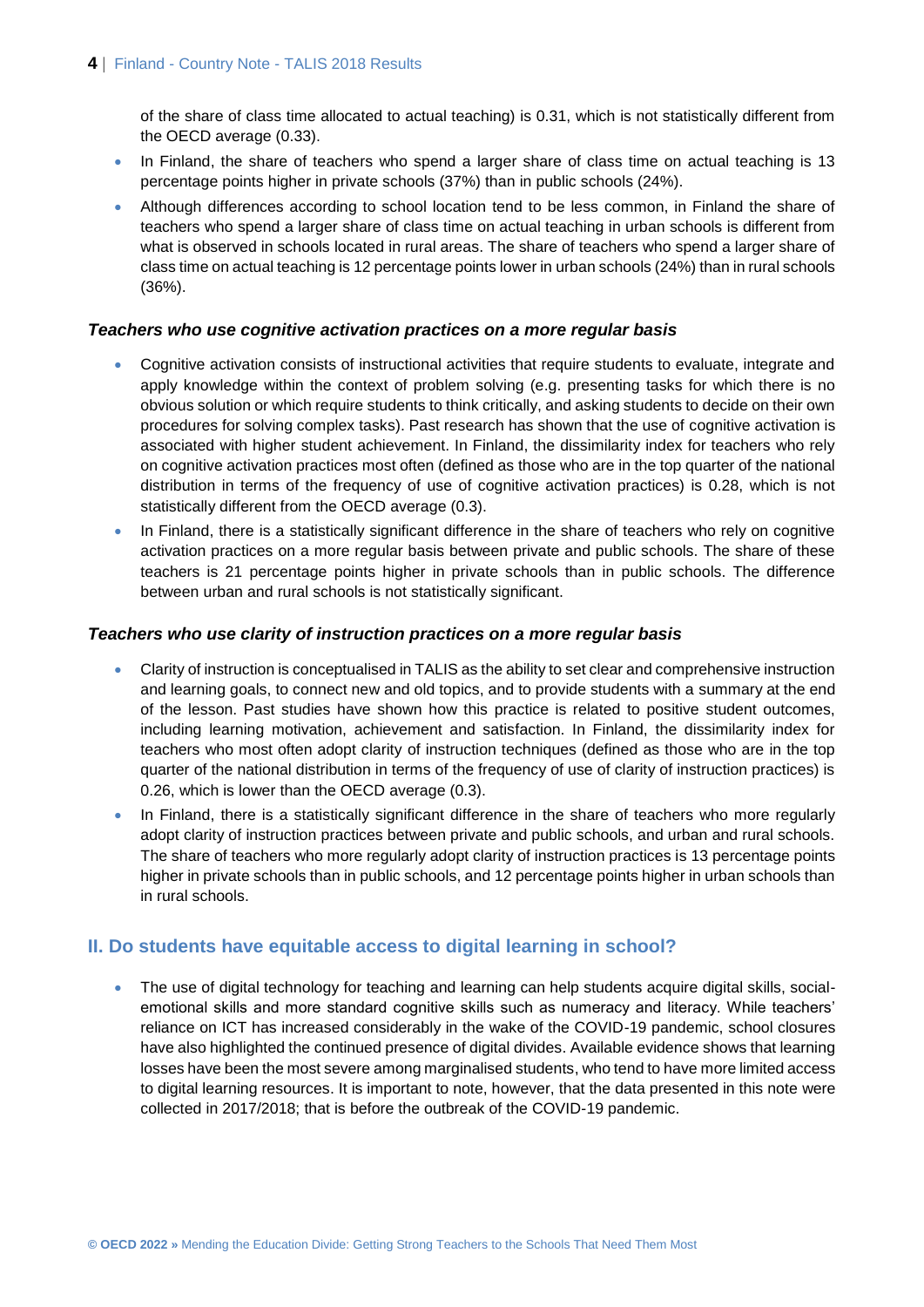#### *ICT equipment in school*

- Having adequate ICT equipment at school, such as software, computers, laptops and smart boards, is essential to effective digital learning. In the TALIS 2018 cycle, 20% of principals in Finland reported that the school's capacity to provide quality instruction was hindered "quite a bit" or "a lot" by a shortage or inadequacy of digital technology for instruction. This is not statistically different from the OECD average (25%).
- The share of principals who reported that the school's capacity to provide quality instruction was hindered by a shortage or inadequacy of digital technology for instruction is 12 percentage points higher in public schools than in private schools on average across OECD countries/territories. In contrast, in Finland the share of these principals is not statistically different in private schools from what is observed in public schools.
- On average across OECD countries/territories, there is no statistically significant difference in the share of principals who reported that the school's capacity to provide quality instruction was hindered by a shortage or inadequacy of digital technology for instruction between urban and rural schools. This is also true in Finland.

#### *Teachers with high self-efficacy in ICT use*

- Having access to technology does not improve student learning in itself. Effective integration of technology into teaching and learning requires teachers who are well trained and able to use digital tools for instruction. In the TALIS 2018 cycle, 57% of teachers in Finland reported that they could support student learning through the use of digital technology "quite a bit" or "a lot", which is lower than the OECD average (67%).
- The dissimilarity index for these teachers is 0.3, which is not statistically different from the OECD average (0.31). This means that three in ten teachers with high self-efficacy in ICT use would need to change schools (i.e. moving to schools with a lower share of teachers with high self-efficacy in ICT) in order to ensure an equal presence of these teachers across schools. It is important to note, however, that self-efficacy is context-specific. Therefore, the same teacher may report a different level of selfefficacy in a different school environment.
- According to system-level correlational analysis, disadvantaged students tend to have just as much or more opportunity to learn digital literacy skills (such as detecting if the information read is subjective or biased) in education systems where teachers with high self-efficacy in ICT and teachers who regularly teach using ICT are more evenly distributed across schools.
- In Finland, the share of teachers with high self-efficacy in the use of digital technology for instruction is eight percentage points higher in private schools (65%) than in public schools (57%).
- Similar to most TALIS participants, in Finland there is no statistically significant difference in the share of teachers who feel capable of using ICT in class between urban and rural schools.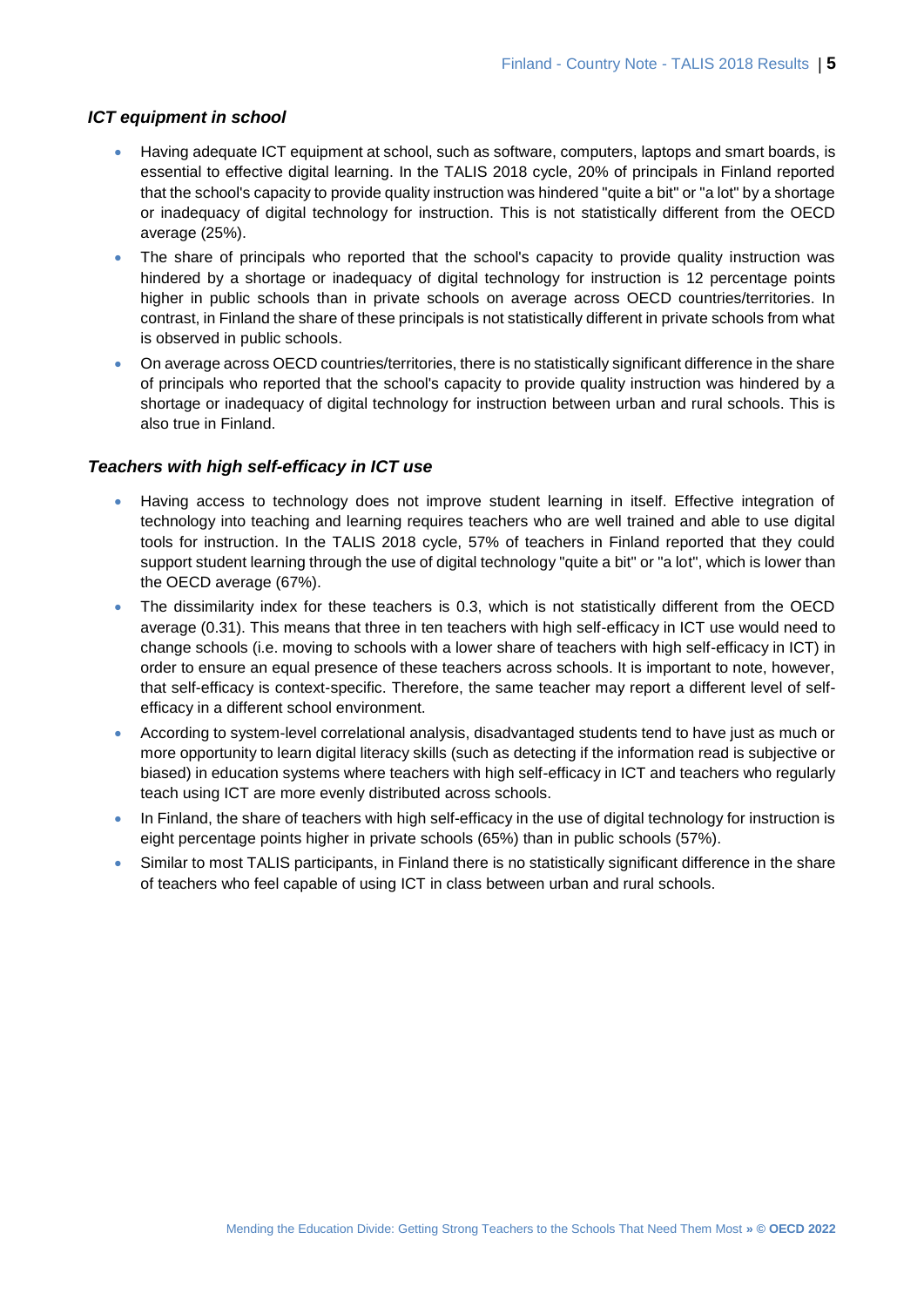



Results based on responses of lower secondary teachers and principals

Notes: Only countries and territories with available data are shown. The dissimilarity index measures if the allocation of teachers with a given characteristic in a country's schools resembles the overall teacher population of the country and it ranges from 0 (i.e. the allocation of teachers in schools resembles perfectly the teacher population of the country) to 1 (i.e. teachers with a certain characteristic are concentrated in a single school). Differences across school types that are not statistically significant are highlighted with lighter colours. Source: OECD, TALIS 2018 Database, Table 3.12.

#### *Teachers who use ICT for teaching on a regular basis*

- Past research has highlighted a positive relationship between teachers' perceived self-efficacy in ICT and their use of digital technology in the classroom. Although the literature also shows that ICT use at school does not automatically lead to better student outcomes – both too limited and overly excessive use of ICT can be associated with lower student achievement – teachers' and students' ability to make the most of ICT is reinforced by regular and judicious use of digital technology in the classroom. In the TALIS 2018 cycle, 51% of teachers in Finland reported "frequently" or "always" letting students use ICT for projects or class work, which is not statistically different from the OECD average (53%). The dissimilarity index for these teachers is 0.29, which is not statistically different from the OECD average (0.32).
- In Finland, the share of teachers who "frequently" or "always" let students use ICT for projects or class work is seven percentage points higher in private schools (57%) than in public schools (50%).
- As with most TALIS participants, in Finland there is no statistically significant difference in the share of teachers who regularly use ICT for teaching between urban and rural schools.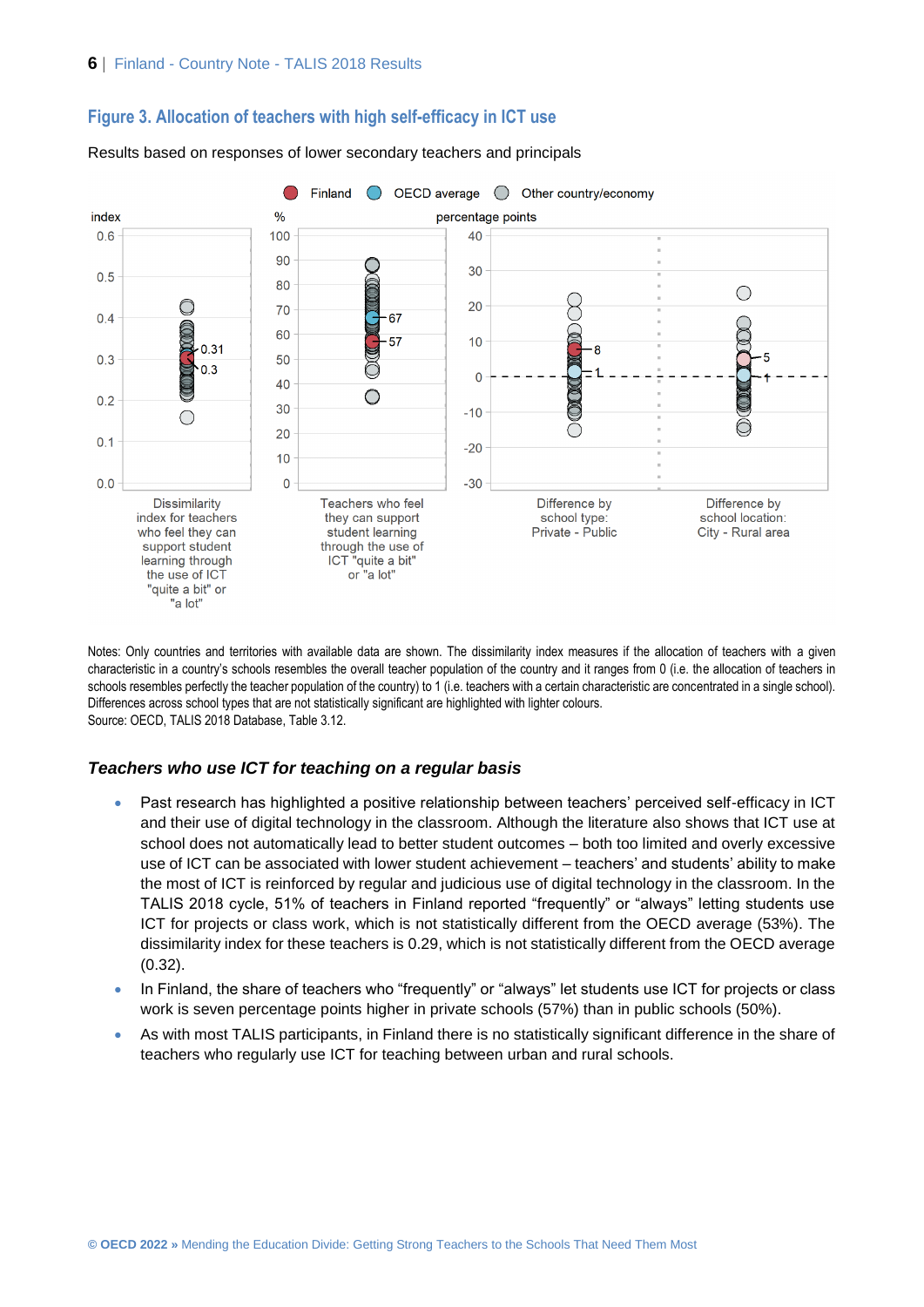

#### **Figure 4. Allocation of teachers who regularly use ICT for teaching**

Results based on responses of lower secondary teachers and principals

Notes: Only countries and territories with available data are shown. The dissimilarity index measures if the allocation of teachers with a given characteristic in a country's schools resembles the overall teacher population of the country and it ranges from 0 (i.e. the allocation of teachers in schools resembles perfectly the teacher population of the country) to 1 (i.e. teachers with a certain characteristic are concentrated in a single school). Differences across school types that are not statistically significant are highlighted with lighter colours. Source: OECD, TALIS 2018 Database, Table 3.15.

## **Key features of TALIS 2018**

TALIS uses questionnaires administered to teachers and their school principals to gather data. Its main goal is to generate internationally comparable information relevant to developing and implementing policies focused on school leaders, teachers and teaching, with an emphasis on those aspects that affect student learning. It gives a voice to teachers and school leaders, allowing them to provide input into educational policy analysis and development in key areas.

- The international target population for TALIS is composed of lower secondary teachers and their school leaders in mainstream public and private schools. TALIS 2018 offered three additional options: 15 countries and territories also surveyed teachers and school leaders in their primary schools (ISCED level 1), 11 countries and territories did so in their upper secondary schools (ISCED level 3) and 9 countries and territories conducted the survey in schools that participated in the 2018 OECD Programme for International Student Assessment (PISA).
- Building on literature identifying the characteristics and practices of teaching that boost student achievement, the report *Mending the Education Divide: Getting Strong Teachers to the Schools That Need Them Most*, published on 14 March 2022, shows how teachers with different characteristics and practices tend to concentrate in different schools, and how much access students with different socioeconomic backgrounds have to strong teachers. It points out the aspects of different educational